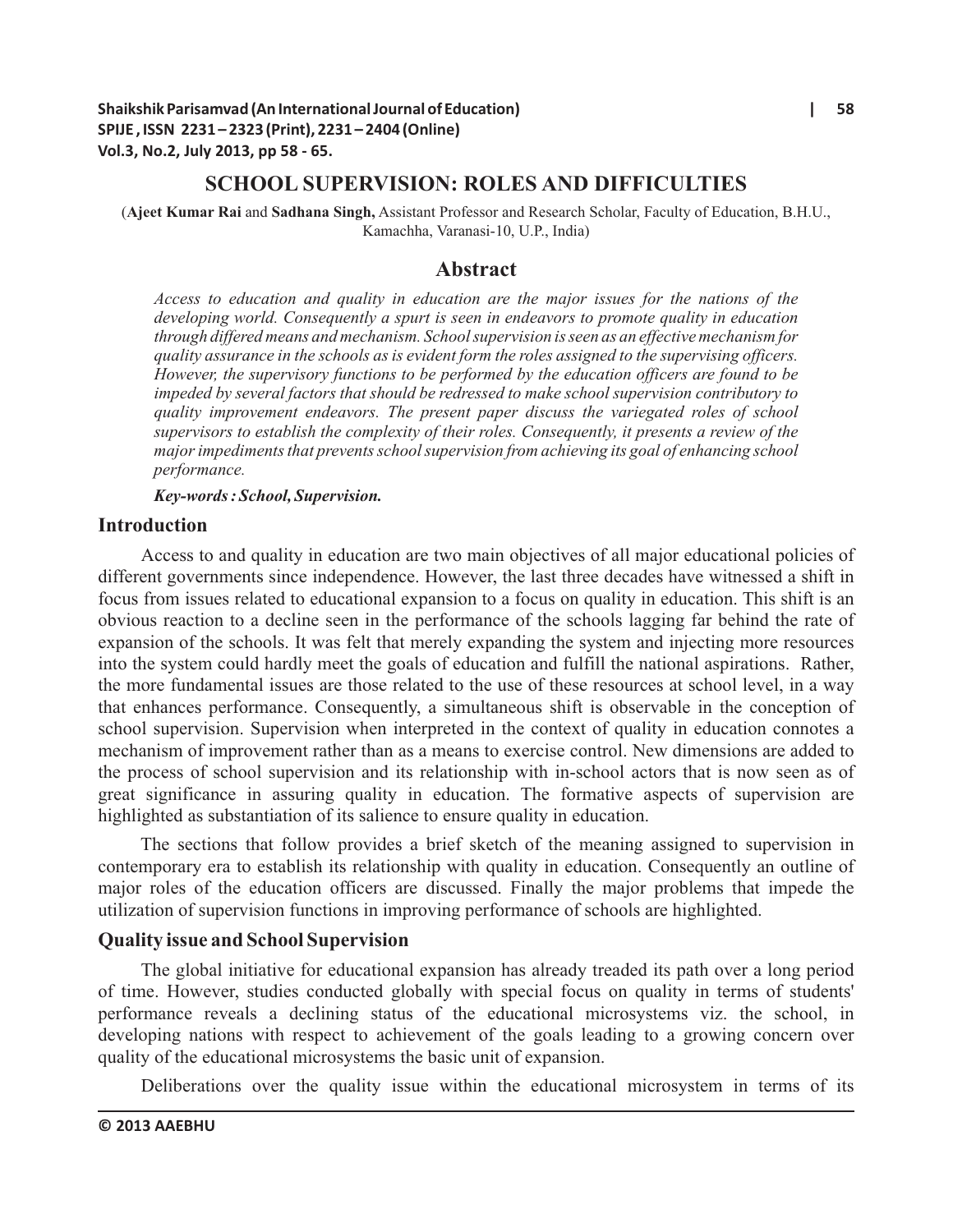#### **SPIJE, Vol.3, No.2, July 13 | 59**

performance, essentially centers around three significant aspects that determine the quality of the microsystem in a cumulative way. The significant aspects are: (i) the material (infrastructure and equipments) and human (learners, teachers and institutional heads) resources (ii) the relationships within school, between the school and the community, and between the school and the administrative level immediately above the school and (iii) the daily interaction between teachers and learners that are the direct determinants of performance of a school. Further, the performance of the school through the teacher student interactions are mediated by both the resource as well as the relationship factors.

The issue of educational expansion had its focus on the resource factors thus facilitating access to education. However, pumping in of resources within the educational system is essential to take care of the access issue. The relevance and hence quality issue need attention toward the other two aspects as well. School supervision emanates out of the relationships of the educational microsystem with the administrative level above the school level in the overall educational macro-system and is thus an important component of the relationship aspects of the educational microsystem. As such school supervision has a mediating impact on quality in the microsystem. The quality concern thus leads to concern with how the input factors are organized and managed rather than on the strength of the resources provided. Since school supervision is related to ensuring organization and management of the resources and is a major element of the factors determining quality, it has emerged as an important phenomena attracting serious discussions and providing a largely unexplored area for empirical investigations with the aim to make it more effective and efficient.

#### **Supervision as a Service**

The origin of school supervision could be traced back to Wood's dispatch of 1854 when the fundamental aim of bringing into existence the very concept of school inspection was to exercise authority and control. The aim of control reflects the traditional sense of supervision more commonly referred to as inspection. Supervision, then in its traditional sense refers to overseeing by someone the work of another personnel. Thus ipso facto every administrator is a supervisor. However such a conception of supervision presents a narrower vision limiting it to control and evaluation of resources and personnel that could hardly satisfy the developmental and formative needs of the complex and dynamic educational microsystem requiring continuous change and modification under expert guidance and control in a systematic, effective and efficient way, to sustain its relevance and vitality. In other words, to ensure quality in the educational microsystem it is necessary that there exists mechanism for effective guidance along with good teaching.

Consequently, the authoritarian conception of supervision with a focus on control has given way to a democratic conception of supervision with a focus on human relations and cooperative efforts of administrative personnel, teachers and headmasters, to enhance quality (Tyagi, 2011). The democratic perspective on supervision led to a conception of supervision as a service aimed at the improvement of the academic aspects of school, the existence of which, in almost all nations and at central, regional and local levels substantiate sits significance as a quality improvement mechanism.

Supervision as a service functions both to control as well as to support the schools from outside through regular visits by the officers endowed with the task. As a service it serves a two-fold purpose. Whereas on the one hand it serves to "interpret to teachers and the public the education policies of the authorities and modern educational ideas and methods", on the other hand it also serves to "interpret to the competent authorities the experiences, needs, and aspirations of teachers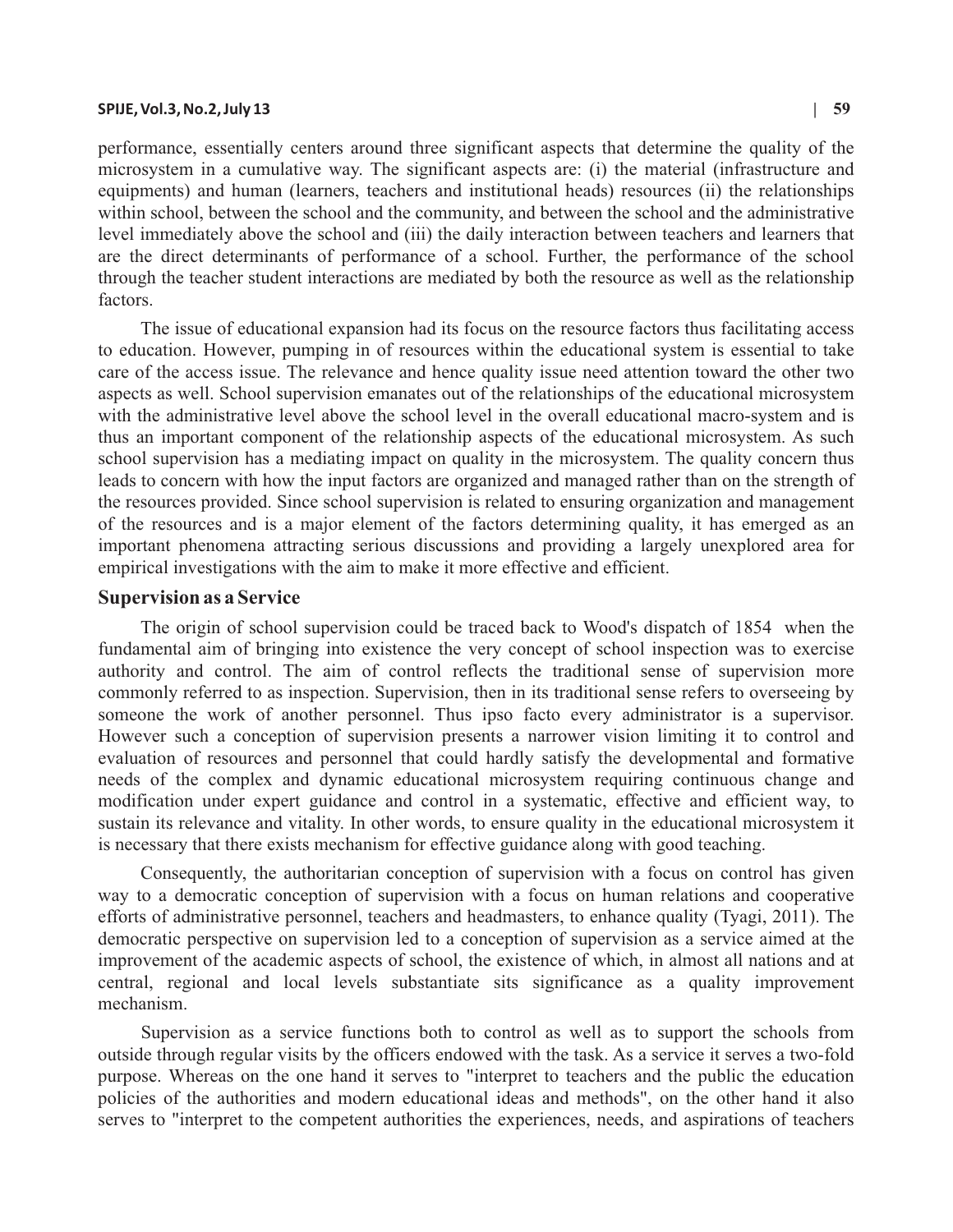and local communities (Pauvert, 1987,p. 48). Educational supervision thus catalyzes quality assurance programs by shaping, supporting, operating and controlling the educational microsystem thereby deciding the quality of education to a very great degree.

#### **Education Officer: Key Roles**

The person assigned the function of supervision is termed as education officers. The supervision function are externally performed at different levels such as at the district level and at the block levels. The education officers are bestowed upon with three distinct categories of tasks. First, they function to control and evaluate the education staff and the material inputs at the school level thereby making supervision connote with inspection. Second the education officers are mandated to provide support and advice teachers and head teachers regarding different aspects of curriculum and instruction thereby broadening the scope of supervision to include improvement in quality at its core. The third function or role naturally takes shape in the process of performing the role of control and support. The education officers serve the control and support functions through regular school visits. It is through these regular visit to schools that the education officers exercise their control and support in accordance to the decisions taken by the district office and to inform the district office of the realities at school level for further guidance and assistance. Thus the education officer performs the role of a liasoning agent between schools and the administration at different level (Support services).

Specifically, the support function of supervision is closely related to the quality concern in education. The education officers provide the required guidelines for the implementation of the policy decisions, helps prepare the development plan for each school, ensures establishment of standards, assess performance assessment and examination etc. Through their variegated tasks the education officers aim to ensure that the curriculum is being followed in every school, good practices are being promoted, and that children and students are helped so that they may obtain in the best possible manner the set learning target and necessary skills. Helping, stimulating, suggesting, informing, advising, convincing, harmonizing, guiding, cooperating, discussing etc. are the key action verbs associated with the roles determined for the education officers. It includes supporting schools on a range of issues, working with head teachers to help them resolve specific problems, serving as means to develop and maintain a positive relationship between schools, the community and the local authority, providing advices pertaining to appointment of head teachers, taking initiatives to help organize in-service training and personal development programs, evaluating teachers and resources and playing a significant role in promoting, developing and supporting antidiscriminatory practice.

The range of action verbs related to the roles of the education officers provides a synoptic view of the complexity and variations in tasks for the officers spelled out in the constitution of their job.However, merely mandating the importance of supervision and the roles of supervising officers is not a guarantee of achieving the stated goals of supervision. There exists difference between the roles mandated and the extent to which those roles are actually performed. Further, the discrepancy in the role performance could be attributed to a number of factorsare several impediments that impedes the discharge of responsibilities by the officers as expected and that need deliberate reprisal to sustain the salience of supervision to improve quality in education.

# **Impediments to Role Performance:**

Supervision as a quality assurance tool, faces a wide range of challenges and threats to its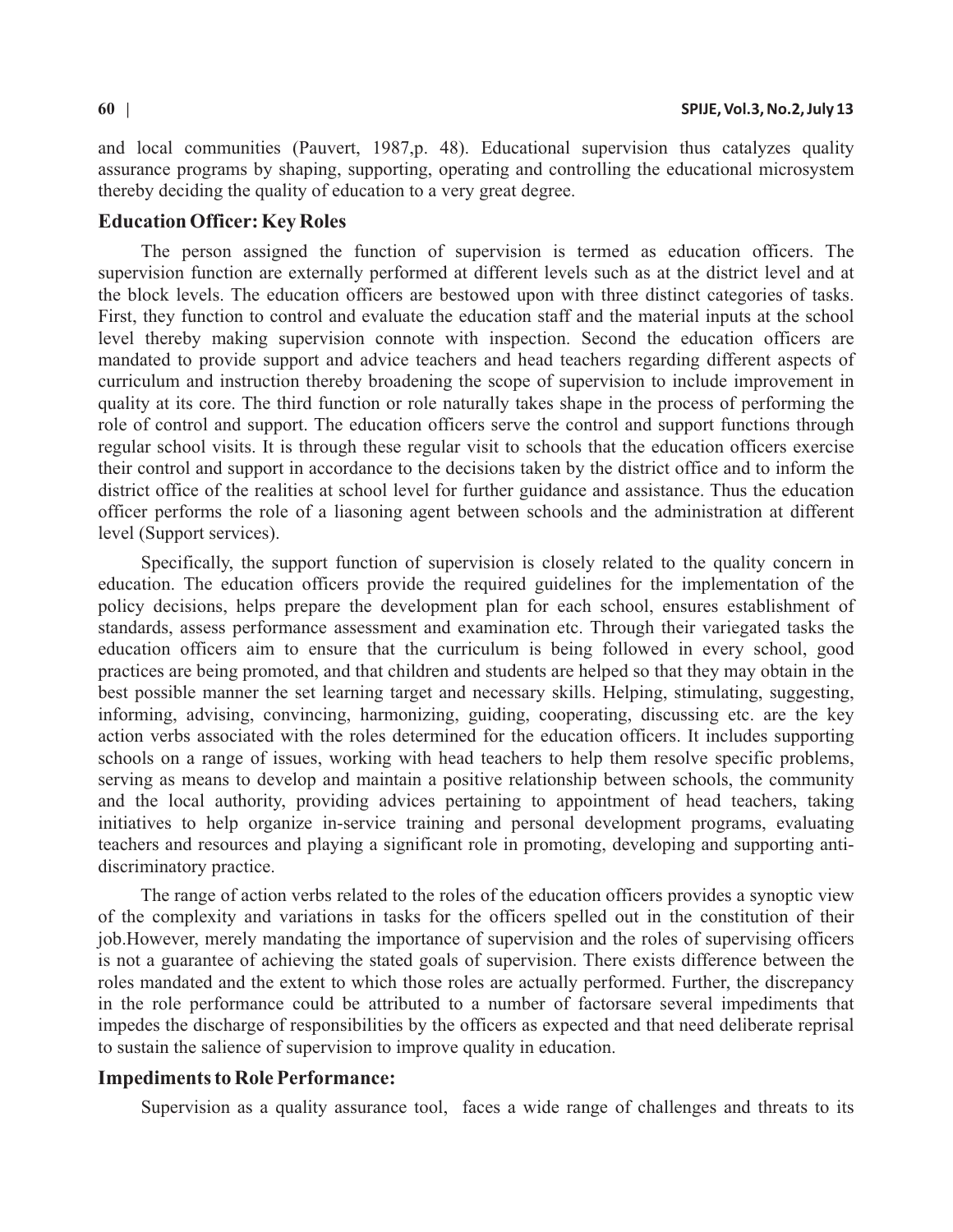#### **SPIJE, Vol.3, No.2, July 13 | 61**

effectiveness, extending from more practical matters related to the working condition through management issues such as inappropriate recruitment procedure and poor training opportunities, to what is arguably the most crucial challenge; lack of its impact on schools. Any inquiry into the challenges and hurdles in the path of smooth performance by the education officers is therefore of significance in the endeavor to promote quality in education although indirectly. In this context it is important to investigate the problems as perceived by the real players viz. the education officers in performing their roles. The direct relationship between effective supervision and quality in schools further substantiates the salience of such inquiry to the quality improvement effort. A review of literature suggests that the difficulties perceived by the education officers are numerous, that could however be classified into the following broad categories:

#### **Work overload**

The norms, in almost all states of India, prescribe that every school is inspected once a year and visited two to three times a year by the inspecting (education) officer (Singhal, 1986) entailing both control as well as support functions for the education officers. The tripartite division of their roles are perceived as incompatible with the number of schools under the jurisdiction of each educational officer. For example the number of schools assigned to the district education officer was surveyed to be 182 in Uttar Pradesh and 288 in Gujarat (Tyagi, 2011 ). The large number of schools and the variety of functions leads supervision more an auditing and controlling mechanism rather than an improvement and formative enterprise for quality assurance of education.

Further, the working conditions of supervisors are bad, from several points of view. As an intermediary officers (as is evident from their liasoning role), they are often made "to fit into them every conceivable intermediate function" (Olivera, 1979, p. 51), a fact that has beenempirically established (Singhal et al., 1986; Lillis, 1992; Olivera, 1979). Although the additional functions, are of less important than the mandated supervision tasks, nevertheless urgency of such tasks leads to relatively little time spent on supervision. As a result the time spent in supervision tasks are pathetically low ranging from one tenth to one third of the total time reported nationally (Singhal et al.,1986) as well as internationally (Perier, 1995).

The task overload makes school visits merely a ritual, leading to grievances among the education officers about the spending of valuable supervision times on unrelated tasks that could have been used for advice and support to the teachers (Christ, 1995). The education officers are undoubtedly overloaded by the complexity of their roles on the one hand and by the number of schools assigned to them on the other hand leading tomuch valuable time and energy spent in report writing and administrative duties thereby reducing the time dedicated to professional contacts with the teachers and for academic improvement.

## **Training**

The international conference on Education has emphasized a long back on the need and importance of training for the supervising officers. It claimed that "no one should be appointed to the inspectorate w h o has not previously shown an interest in, and an understanding of general educational problems, either in a period of probation or by following a special course organized by a postgraduate institution" (Pauvert,1987, p. 47). The pre-service and in-service programs to train the officers are however unsatisfactory, few, far between and certainly not well organized in accordance to the needs of supervision service and are thus inefficacious in providing opportunities to reflect over the goals and get initiated into the methods of supervision.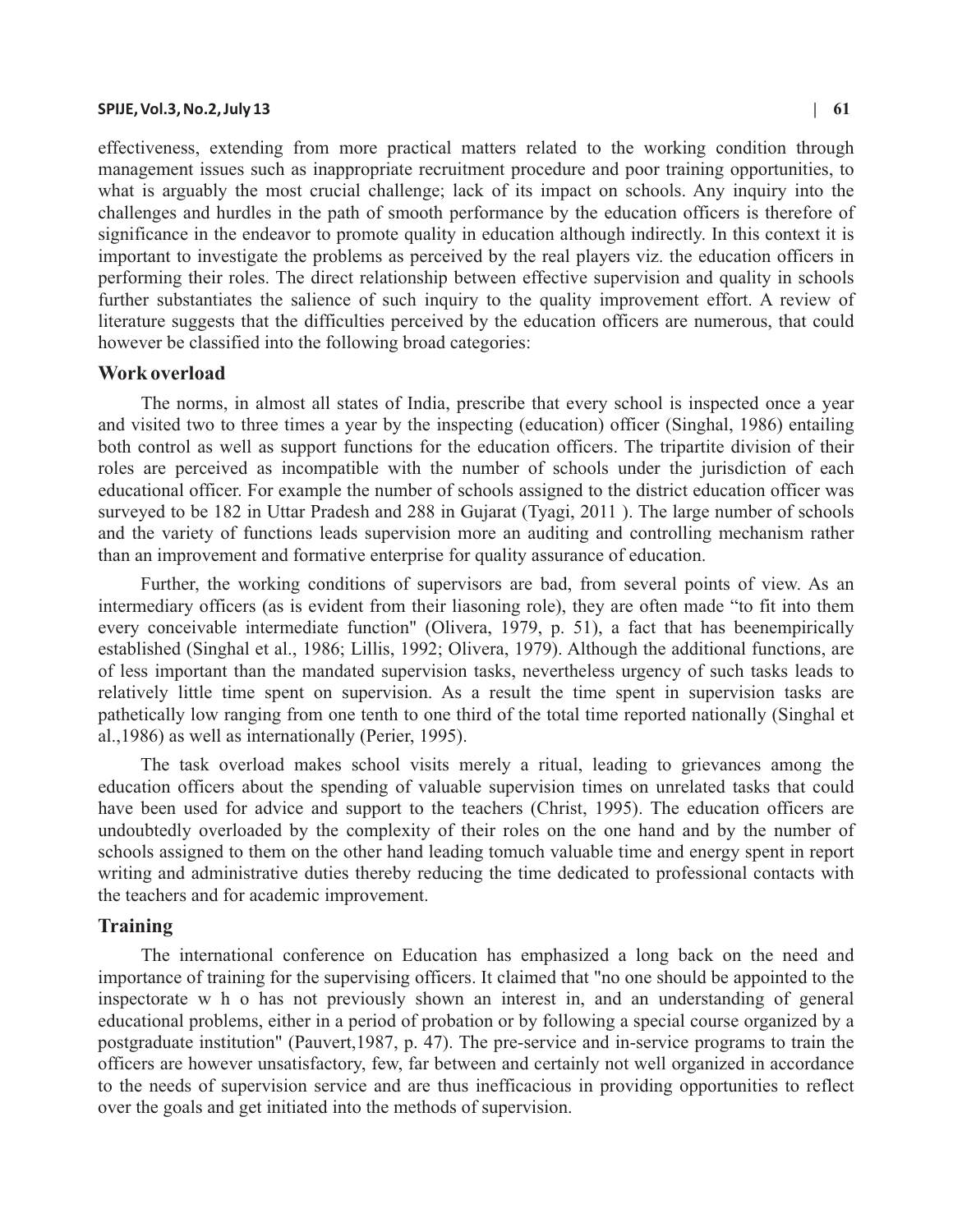# **Manual and Database**

The effectiveness and efficiency of supervising officers are enhanced by the quality of support provided in form of two important supervision tools viz. (i) a manual of supervision and (ii) regularized rich database regarding schools and teachers. These tools at the disposal of the education officer helps them to prioritize their entire control and support tasks. The detailed Handbook on Inspection/Supervision and the Framework of Supervision prepared by OFSTED in UK is considered as the most comprehensive one till date (OFSTED, 1994). Although states in India like Andhra Pradesh, have developed their manuals, nationwide the situation is not so appealing and need more effort to make the manuals useful and supportive in real sense (Tyagi, 2011).

Lack of an appropriate database concerning the performance and quality of schools and teachers is yet another factor that creates hurdle in realizing the quality in schools through supervisory services. Lack of such database means lack of such indicators that could be used to identify schools and teachers in needs such as; destinations after primary school, the percentage of children repeating a class, the number of educationally disadvantaged children in each institution, and socioeconomic data on the school population and staff characteristics, relations with parents and in-school student evaluation (Gray and Wilcox, 1994). Lack of need indicators therefor prevents the officers from identifying needy schools and teachers for a more intense monitoring and to prepare themselves for their visits (OECD, ). The entire situation seems paradoxical when it is acknowledged that supervisors play a role in many countries in collecting data base related to schools, teachers and performance that are communicated to the higher levels without any mechanism to use the same in chalking out their own supervision tasks only to send them immediately through to the central authority.

# **Role incompatibility**

Supervision as a service includes two distinct functions of control and support along with the function of liasoning. Control function connotes with the term inspection, referred to a systematic evaluation of schools including teachers and students. Generally inspection is "a review and reporting on a school's work by the local authority, personnel, inspectors, and advisors who play an important role in reviewing performance, with varying combinations of audit and support" whereas, the support function, more closely associated with the term supervision is "concerned with the assessment of academic aspects of an institution." (Tyagi, 2011). Thus the controlling and supporting roles to be performed by them are often viewed by the supervising officer as apparently incompatible. For example, there is an understandable tension between giving guidance and support to teachers and at same time using control and discipline. The conflict between the core task of visiting schools and the less important but equally urgent duties such as administration & report writing are also considered as incompatible to each other.

However, it has been reported that there exists a tension between control functions, on the one hand, and their support and development functions, on the other hand. Existence of such role conflicts was acknowledged as a fundamental problem related to supervision (Commonwealth Secretariat, 1974) and has been endorsed internationally (Bude et al., 1995; Hopes, 1992; Gaziel, 1979).Existence of role-conflicts eventually becomes a source of role-based occupational stress.

# **Follow up**

Another important characteristic of supervision service is related to the findings of the school visit, its' feeding into the system of relationships and consequently maintaining a follow up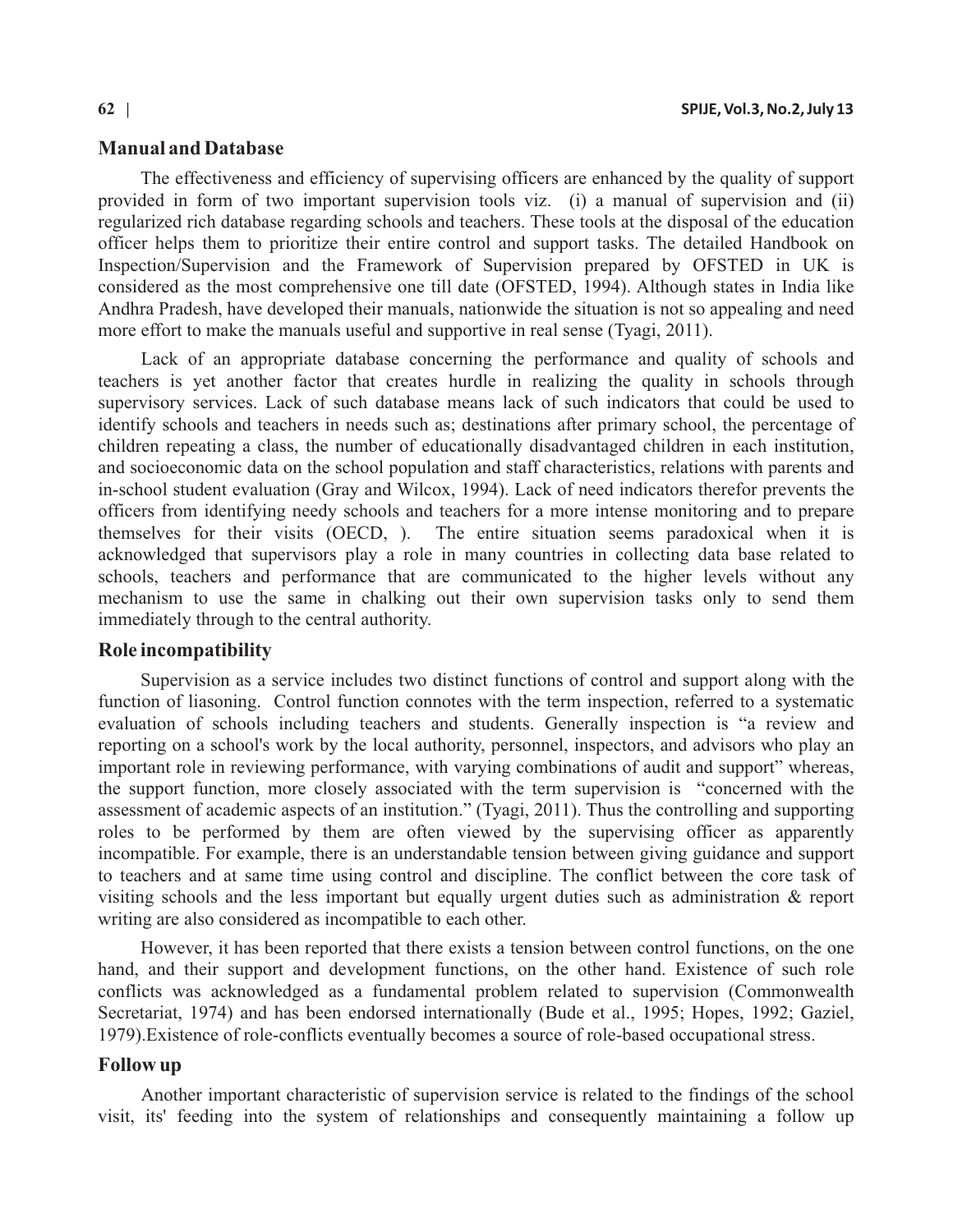#### **SPIJE, Vol.3, No.2, July 13 | 63**

procedure to make practical use of the findings. Findings refers to the information obtained by the officers through their school visits and related to curriculum, instruction and input factors. Such information are to be communicated and discussed with those higher in the system as well as with those related to the educational microsystem at the ground level. Thus the information is to be fed into the system of relationships among the schools, administrative personnel and the liasoning agents. However, the most useful aspect of supervisory services is ensuring a structured form of follow up of decisions taken. It is through such follow ups that the supervision serves the support function.

However, research findings suggests that although the supervisors enter their findings and remarks in the school inspection book, the supervisors rarely monitor the decisions through regular and planned visits to the target schools and thus maintaining a proper follow up (Singhal et al., 1986). A study related to the supervision of schools reported that the rural schools specifically in remote areas are worst hit in terms of school visits and support provided to them specifically owing to the workload due to which the education officers find no time for regular visits (Govinda and Varghese, 1993). Thus, answers to such questions as whether adequate follow-up action is being ensured and how is it ensured are crucial to understand the degree of efficiency of a given supervision system and its real impact on the quality of the education system and hence the issue of reporting and follow-up should receive systematic attention. Further, little attention is paid to the crucial question on the response of the recipients of the feedback reports and whether their actions are in conformity with the decisions taken.

# **Support**

Support from the schools (including teachers and headmasters), administrative authorities above them in hierarchy and the support from the community that serves as context for the supervision services are essentially justified owing to the nature of the supervision functions that includes variety of tasks. Similarly the education officers have to identify resources required by the schools, initiatives to be taken for curricular and instructional improvement etc. and report the same to their immediate authorities and seek support from them. Thus co-operation from their immediate authorities are essential in making them efficiently discharge their responsibilities.

The actual situation is however quite disheartening where it has been reported that even those educational supervisors who work hard with teachers and head teachers seldom get positive response from them.

### **CONCLUSION**

Supervision is justified as a mechanism to insure the growth of the educational microsystem in general and of the human input factors in particular. It acts as a process of linking the teachers' previous preparation to their actual professional context. It also serves as a mechanism to possibly keep the education workers abreast of current developments and providing creative suggestions informed by analyses and discussions of research findings. Logically, supervision aims at improving curriculum and instruction thus reflecting the support functions of supervision. Supervision when conceived as a control and support service has the immense potential to enhance quality of education provided that the mandated functions of supervision are implemented effectively. However, supervision, like any other profession, is influenced by several problems or impediments that prevents it in achieving the stipulated goals. The impeding factors includes both internal as well as external factors that together determine the extent of overlap between what the officers perform and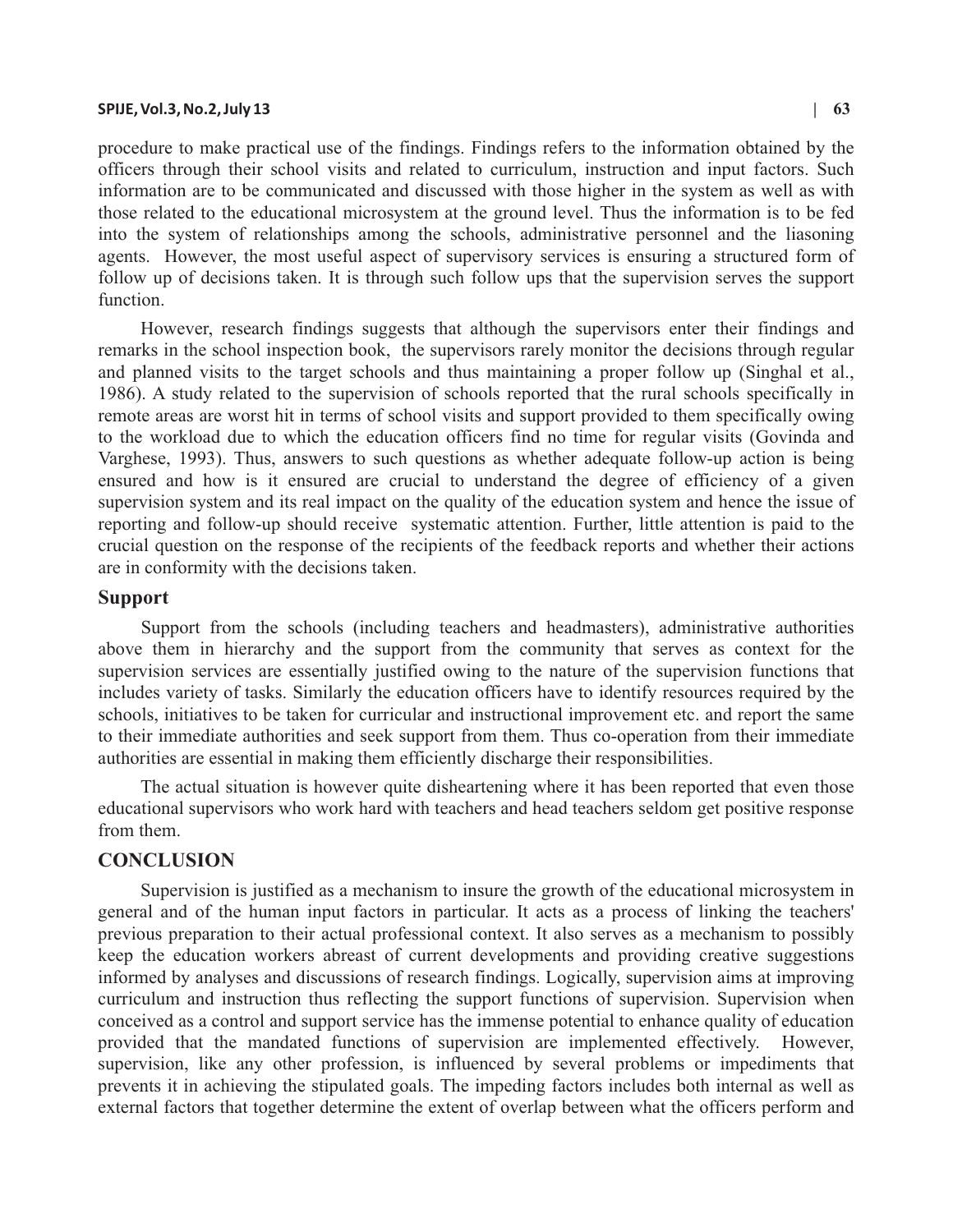what are expected of them.

A considerable decline has, however, been observed in external supervision practices by educational administrators. More specifically the academic supervision, that has a direct bearing on improvement in the teaching-learning practices and the overall quality of school, has been subdued by the importance given to the control functions. Thus, there is need to rethink the supervisory systems and procedures need to be rethought so that they respond to the quality concerns of school education (Mac Beath et al. 2002). Specific attention need to be given to the problems of supervision if it is to be used as a quality improvement tool.

Improvement in school supervision needs concerted effort. There is need of rich empirical data regarding the roles of education officers and the hurdles as perceived by them to improve their working conditions, delimit their roles and thus make them more efficient and effective. Development of such a data base needs committed research into the area. On the other hand the training programs to professionally develop the education officers is a dire need of the time. Since the professional contexts of the education officers are variegated, there is a justified need to train them to improve professionally through reflective practices. Thus they are required to become an action researcher if they are to meaningfully contribute to the larger goal of assuring quality in education in their own capacity.

Finally, there exists a lack of sufficient research inquiry into the status of supervisory functions in Indian context and specifically in context of the northern India. There is a justified need to investigate into the status of supervision functions specifically at the block level, with respect to their mandated functions and at the same time to identify the problems faced by the block level education officers in their endeavor to discharge their responsibilities. Future studies related to supervision and its different aspects are expected to surely help in the improvement of supervision functions and insure its role in quality improvement of the schools.

# **References**

- 1. Bude, U., Coombe, C., Muwowo, B., & Nashire, N.(1995). **Teacher Development for Free Primary Education in Malawi**, Bonn.
- 2. Commonwealth Secretariat (1974). **Sixth Commonwealth Education Conference Report,** London: Commonwealth Secretariat.
- 3. Christ, I. (1995). 'L'Inspection dans le système éducatif allemand', **Revue internationale d'éducation,** (8), 133-140.
- 4. Gaziel, H . H . (1979). Role set conflict and role behaviour in an education system: An empirical study of the Israeli general inspector of schools, **Journal of Educational Administration,** 17(1), 58-67.
- 5. Govinda, R. & Varghese, N.V. (1993). **Quality of primary schooling in India:** A case study of Madhya Pradesh, Paris:UNESCO/IIEP.
- 6. Gray, J. & Wilcox, B. (1994). Performance indicators: flourish or perish. In Riley, K., Nuttall, D. (Ed) **Measuring quality: Education indicators.**London: The Routledge Falmer Press.
- 7. Hopes, C. (1992) The role of inspectorate and inspectors in the development and **monitoring of school management and effectiveness,** Paris: OECD, DEELSA.
- 8. Lillis, K . M . (1992). **Improving basic education: preconditions for successful inspection**